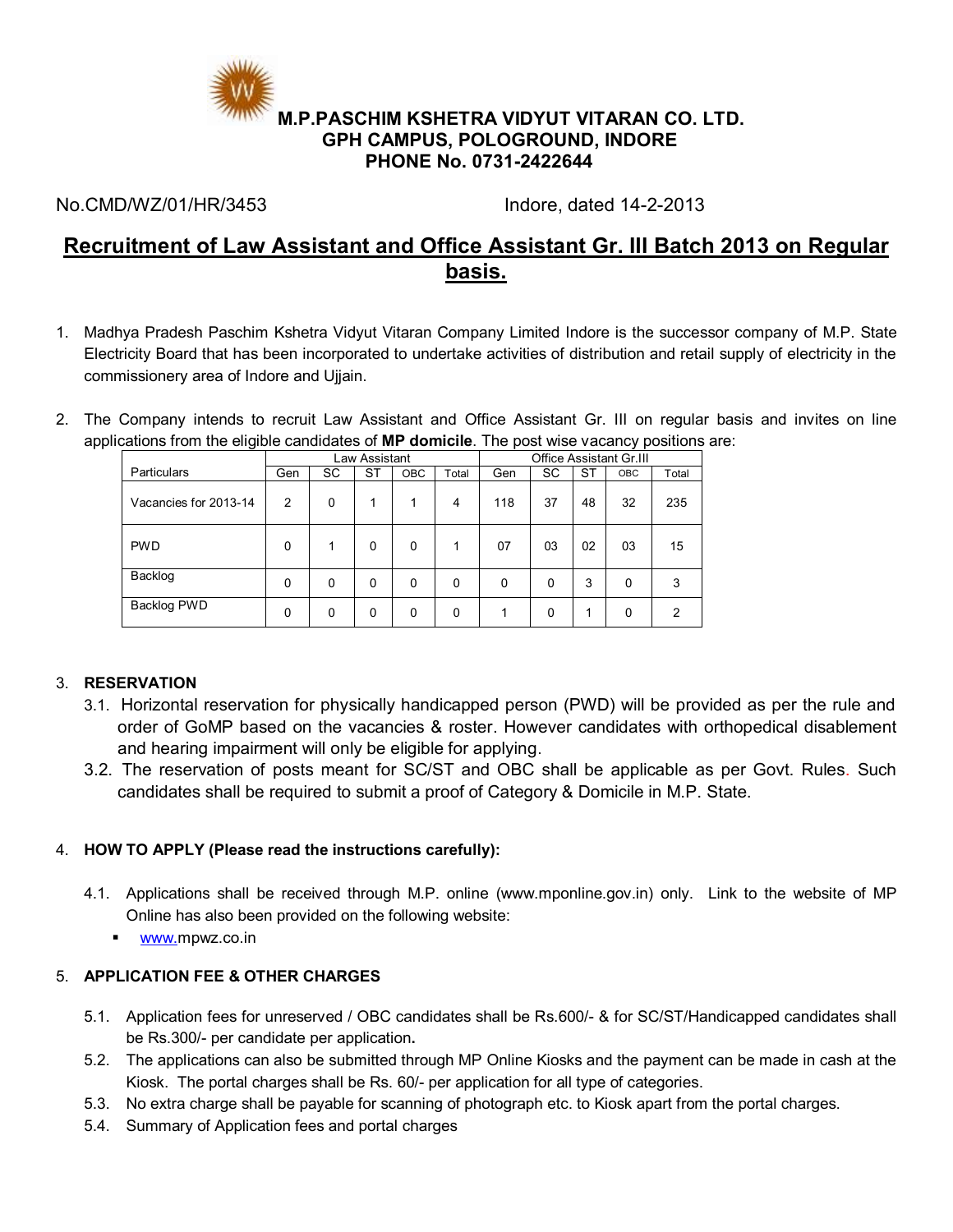| SI | Category                                   | <b>Application Fee</b>  | <b>Portal</b><br><b>Charges</b> | <b>Total Rs.</b> |
|----|--------------------------------------------|-------------------------|---------------------------------|------------------|
|    | Unreserved /OBC & all<br>other categories. | Rs.600/-per application | Rs. 60 / Form                   | $660/-$          |
| 2  | SC / ST/ Handicapped<br>Category           | Rs.300/-per application | Rs. 60 / Form                   | $360/-$          |

# 6. **QUALIFICATION CRITERIA :-**

**For the post of Law Assistant :-** The candidate should be graduate with regular full time LL.B. degree from a state or central Government recognized University or Institute with :-

- 6.1. Minimum 65% marks in aggregate in case of Unreserved / OBC candidates.
- 6.2. Minimum 55% marks in case of SC/ST category candidates.

### **However, those candidates who have passed 5 year LLB degree course will also be eligible**.

**For the post of Office Assistant Gr. III:-** The candidate should have graduate regular full time or any other equivalent degree from a state or central Government recognized University or Institute with:-

- 6.3. Minimum 60% marks in aggregate in case of Unreserved / OBC candidates.
- 6.4. Minimum 50% marks in case of SC/ST/Handicapped category candidates.
- 6.5. In addition to above the Candidate is also required to possess a certificate of passing a computer examination as mentioned below :-
	- 1. Diploma from all universities recognized by UGC, OR
	- 2. Diploma from all Open Universities recognized by UGC, OR
	- 3. Diploma level examination from DOEACC, OR
	- 4. Modern Office Management Course from Govt. Polytechnic College.

However, those candidates who have degree in BSC (Computer Science / Information Technology), BCA/MCA, B.Com (Computer) with minimum percentage of marks prescribed above will be given relaxation from the applicability of the condition No. 6.5.

### 7. **AGE LIMIT**

The age of candidates as on 01-01-2013 should be

- 7.1. Minimum age limit: 21 years
- 7.2. Maximum age limit: 30 years

Candidates belonging to SC/ ST/ OBC/ Handicapped categories, Widow / Divorcee lady / Ex Serviceman will get relaxation in upper age limit to an extent of five (5) years.

### 8. **DOCUMENTS TO BE FURNISHED AT THE TIME OF INTERVIEW**

The candidates short listed for interview shall be permitted to appear for interview only after verification of the following original certificates/documents about their eligibility:

- 8.1. Higher Secondary or High School Examination certificate in support of date of birth
- 8.2. Certificate of relevant degree with each semester's/year mark sheet, from a recognized university/institute.
- 8.3. Work experience certificate, if any, in the relevant field.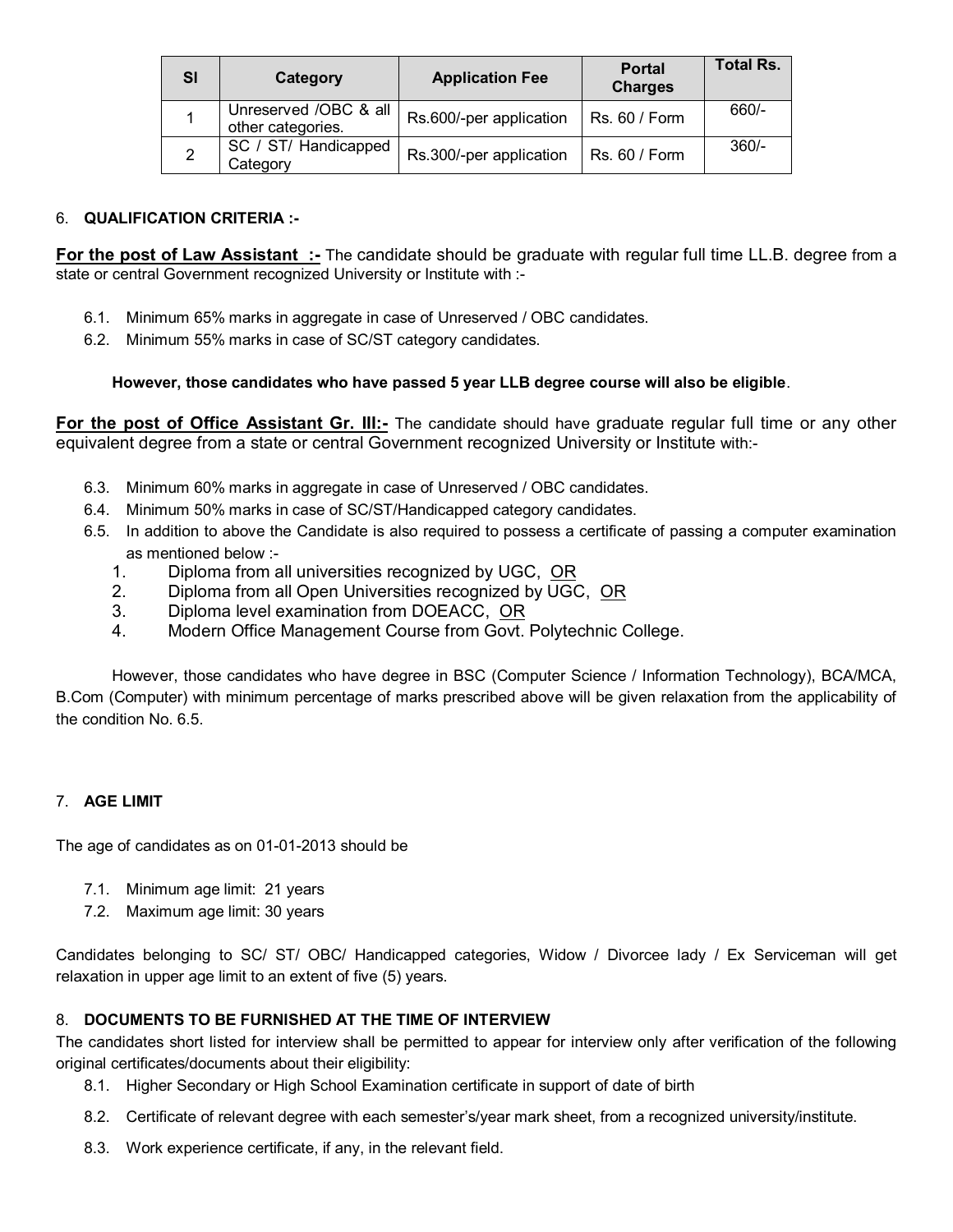- 8.4. Caste certificate, (in case of reserved category candidates) issued by Sub Divisional Officer (SDO) in prescribed format.
- 8.5. In case of handicapped persons (only Orthopedically and hearing impaired), certificate of disability issued by District Medical Officer.
- 8.6. Domicile certificate, in prescribed format.
- 8.7. Candidates serving in government / semi government / public sector should submit N.O.C. from the employer.
- 8.8. Photo identity card (Passport / Driving license / Voter ID / Bank pass book)
- 8.9. Proof of permanent address.
- 8.10. Widow / Divorcee lady should submit an affidavit / a certificate from court or as per the rule of caste.
- 8.11. Certificate of Ex-serviceman.

# 9. **SELECTION PROCESS : For the post of Law Assistant**

9.1. The eligible candidates will have to undergo a written test comprising of objective type questions based on LLB level course and general aptitude & Reasoning, in the ratio of 75:25. Based on the requirement & merit, the successful candidates will be called for Personal interview. Final selection will be done on the basis of merit list prepared based on the marks obtained in written test and interview.

# **For the post Office Assistant Gr. III**

- 9.2. The eligible candidates will have to undergo a written test comprising of objective type questions based on basic mathematics, Accounts, Basic Computer, English Grammar & Vocabulary and general knowledge, Logical Reasoning, Aptitude in the ratio of 60:40. Based on the requirement & merit, the successful candidates will be called for Personal interview. Final selection will be done on the basis of merit list prepared based on the marks obtained in written test and interview.
- 9.3. The weightage of written test and interview will be 80:20.
- 9.4. Admit cards for written test will be available online on www.mponline.gov.in Candidates are requested to download the admit card from the given website.
- 9.5. The written test will be of **2 hours 30 minutes** duration.
- 9.6. The question paper will be in English & Hindi and consisting of objective type (multiple choice) questions.
- 9.7. The centers for written test will be at Indore.

### 10. **SELECTION AND APPOINTMENT**

10.1. Based on the marks obtained in written test and interview, a merit list will be declared and candidates shall be selected for appointment to the post of Law Assistant and Office Assistant Gr.III from the merit list as per the Company's requirement.

### 11. **TRAINING : -**

11.1. The candidates selected shall have to undergo 6 months training. They shall be required to execute a bond on non judicial stamp paper worth Rs. 250/- to complete the training and serve the Company for 3 years after completion of training. If the performance of a candidate during training is not found satisfactory, his/her appointment shall be liable for cancellation. After successful completion of training, the candidates shall be given regular appointment as Law Assistant or Office Assistant Gr.III as the case may be. During the training period He/She shall be paid salary equal to the basic pay and other allowances as applicable as per the "Wages & Allowances Manual" during the training period.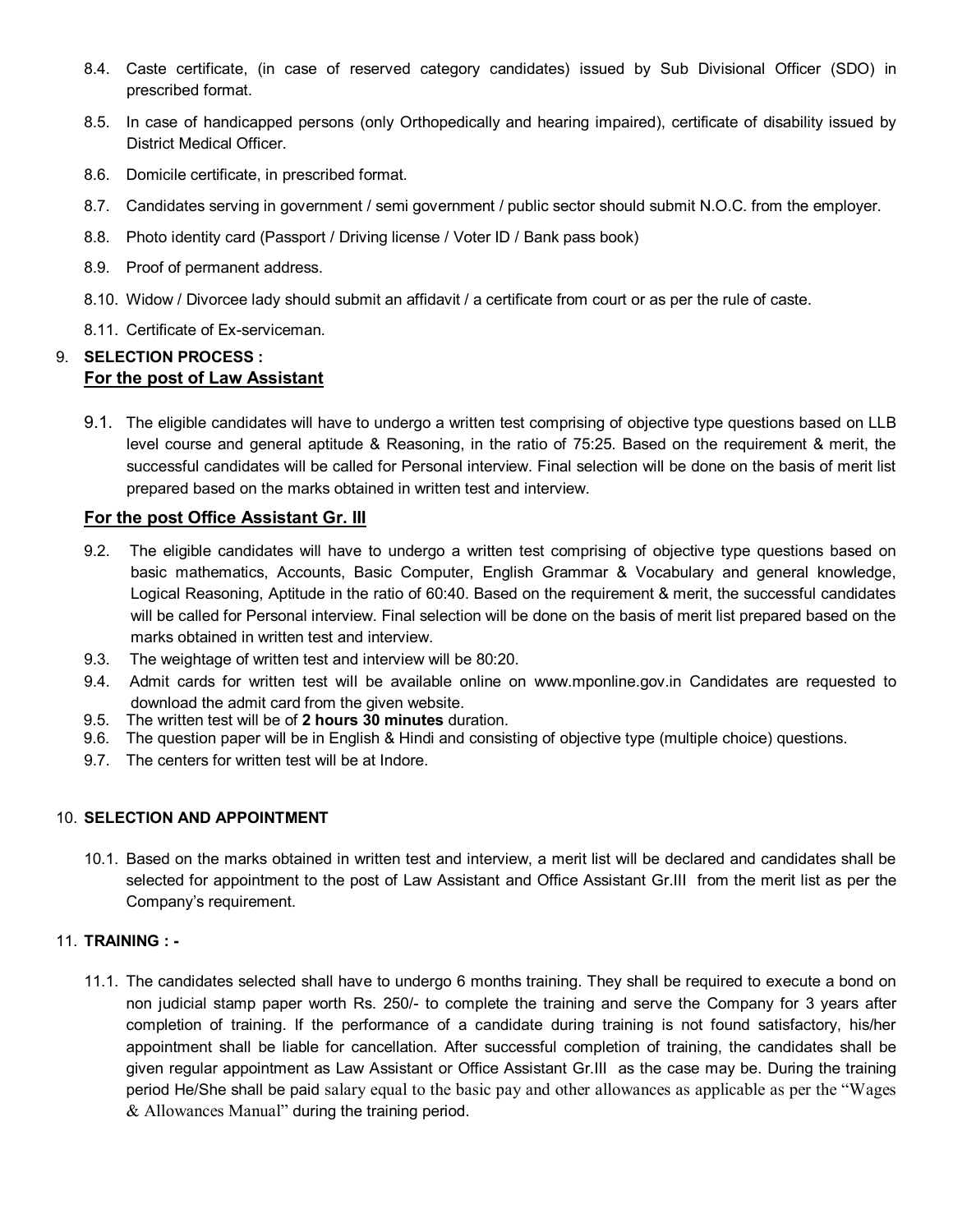### 12. **SALARY**

- 12.1. **For the post of Law Assistant** :- On regular appointment as Law Assistant(Distribution) after successful completion of training, he/she shall be absorbed in the pay scale having basic pay Rs. 9860/. In addition to this the employee will be paid allowances like Personal Allowance, Variable Allowance and other allowances as applicable from time to time in accordance with the Rules and Regulations laid down by the company. The Law Assistant shall be eligible for the Defined New Pension Scheme.
- 12.2. **For the post of Office Assistant Gr.III :-** On regular appointment as Office Assistant Gr. III after successful completion of training, he/she shall be absorbed in the pay scale having basic pay Rs. 5700/. In addition to this the employee will be paid allowances like Personal Allowance, Variable Allowance and other allowances as applicable from time to time in accordance with the Rules and Regulations laid down by the company. The Office Assistant Gr. III shall be eligible for the Defined New Pension Scheme.

### 13. **IMPORTANT DATES**

| <b>Particulars</b>                                     | Law Assistant             | <b>Office Assistant</b><br>Gr. III |  |
|--------------------------------------------------------|---------------------------|------------------------------------|--|
| Date of publication of advertisement in the news paper | 15-2-2013                 | 15-2-2013                          |  |
| Last date of application                               | $1 - 3 - 2013$            | $1 - 3 - 2013$                     |  |
| Date of issue of admit cards online                    | $8 - 3 - 2013$            | $8 - 3 - 2013$                     |  |
| Date of written test                                   | 24-3-2013                 | 24-3-2013                          |  |
| Tentative date of interview                            | Last week of April - 2013 |                                    |  |

The above dates may vary without assigning any reason.

### 14. **GENERAL INSTRUCTIONS**

- 14.1. The Services and Wages & Allowance of Law Assistant & Office Assistant Gr. III will be governed by the 'Human Capital Manual' and 'wages & Allowances Manual' of the company respectively.
- 14.2. The Candidate should be domicile of Madhya Pradesh only.
- 14.3. Candidates working in the Government/Semi-Government/Public Sector, satisfying the eligibility criteria of education and age shall have to produce N.O.C. from their present employer at the time of interview failing, which they shall not be permitted to appear for the interview.
- 14.4. All SC/ST/Handicapped candidates will be reimbursed to and fro ordinary second class rail fare and where rail facility not available bus fare by the shortest route for appearing in the written test and personal interview, as per rule. But, they shall have to produce copy of caste certificate & ticket at the time of written test and personal interview
- 14.5. Any dispute arising out of the selection process shall be dealt within the jurisdiction of company's Head Quarter Indore (MP).
- 14.6. The candidate must posses sound health.
- 14.7. Handicapped persons (only Orthopedically and hearing impaired) will be considered only against the posts reserved for them.
- 14.8. The minimum degree of disability in order for a handicapped person to be eligible for any concessions/ benefits would be 40%.